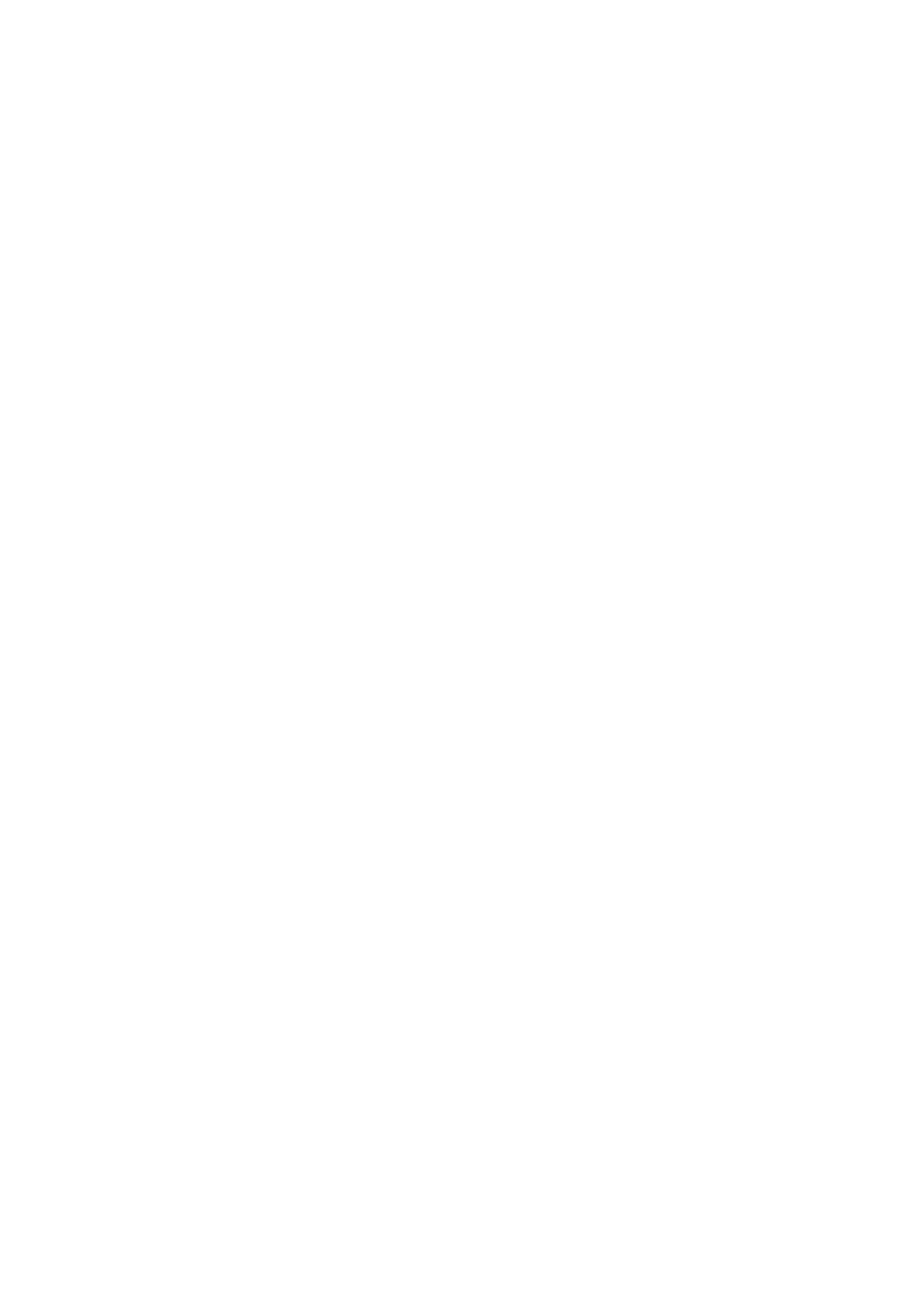## **CONTENTS**

| $\mathbf 1$ .             |  |  |  |  |  |
|---------------------------|--|--|--|--|--|
| 2.                        |  |  |  |  |  |
| 3.                        |  |  |  |  |  |
| $\overline{\mathbf{4}}$ . |  |  |  |  |  |
| 5.                        |  |  |  |  |  |
| 6.                        |  |  |  |  |  |
| 6.1.                      |  |  |  |  |  |
| 6.2.                      |  |  |  |  |  |
| 6.3.                      |  |  |  |  |  |
| 6.4.                      |  |  |  |  |  |
| $\overline{7}$ .          |  |  |  |  |  |
| 7.1.                      |  |  |  |  |  |
| 7.2.                      |  |  |  |  |  |
| 7.3.                      |  |  |  |  |  |
| 7.4.                      |  |  |  |  |  |
| 8.                        |  |  |  |  |  |
| 8.1.                      |  |  |  |  |  |
| 8.2.                      |  |  |  |  |  |
| 8.3.                      |  |  |  |  |  |
| 8.4.                      |  |  |  |  |  |
| 8.5.                      |  |  |  |  |  |
| 8.6.                      |  |  |  |  |  |
| 9.                        |  |  |  |  |  |
|                           |  |  |  |  |  |
|                           |  |  |  |  |  |
|                           |  |  |  |  |  |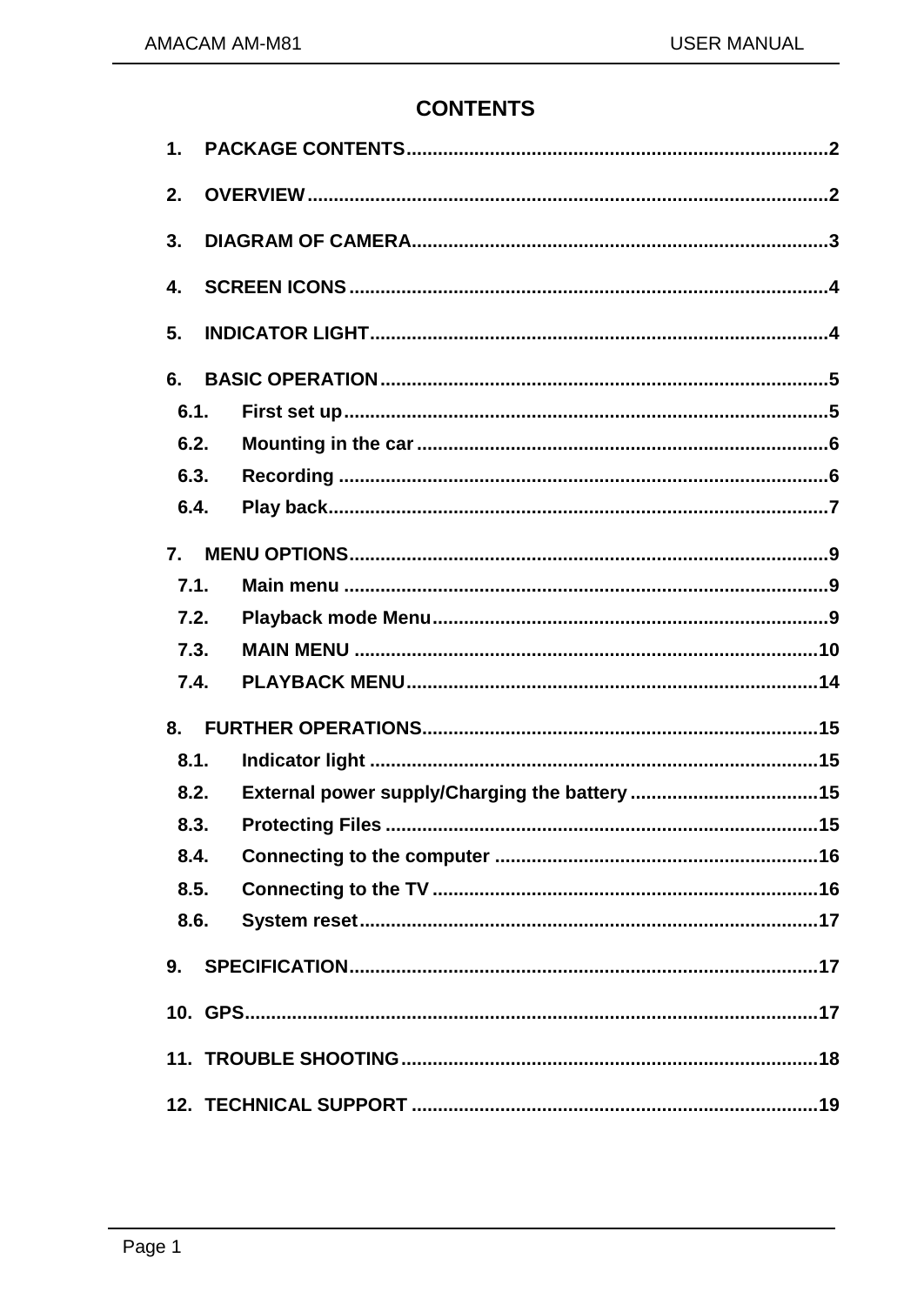## <span id="page-3-0"></span>**1. PACKAGE CONTENTS**

- Camera Note that the camera requires a micro SD memory card, which is not supplied with the camera. (See Section 4.1 Below)
- Mounting Bracket for car windscreen. This houses the GPS Tracker, (if fitted), and has the 3M sticker affixed



- Charging lead with adapter for use in car (Cigarette lighter to Mini-USB cable)
- Connection lead for computer (Mini USB to USB Cable)
- User Manual

## <span id="page-3-1"></span>**2. OVERVIEW**

The Amacam AM-M81 camera is designed primarily as a small video camera for mounting on the front or rear windscreen of a car. This is for the purpose of recording the car movements and externals activities, and would be of use in providing evidence for Insurance purposes. It is designed in this mode to start recording as soon as the car ignition is switched on.

In addition it can be used for short periods hand held outside the car, but the battery life in this instance is limited to approximately 40 minutes of recording before being reconnected to the car or a charger for recharging.

The camera may also be used to take still photos as a manual operation.

The video or still pictures recorded can be reviewed on the inbuilt small screen, or the camera can be connected to a PC computer for review of all photos and videos taken.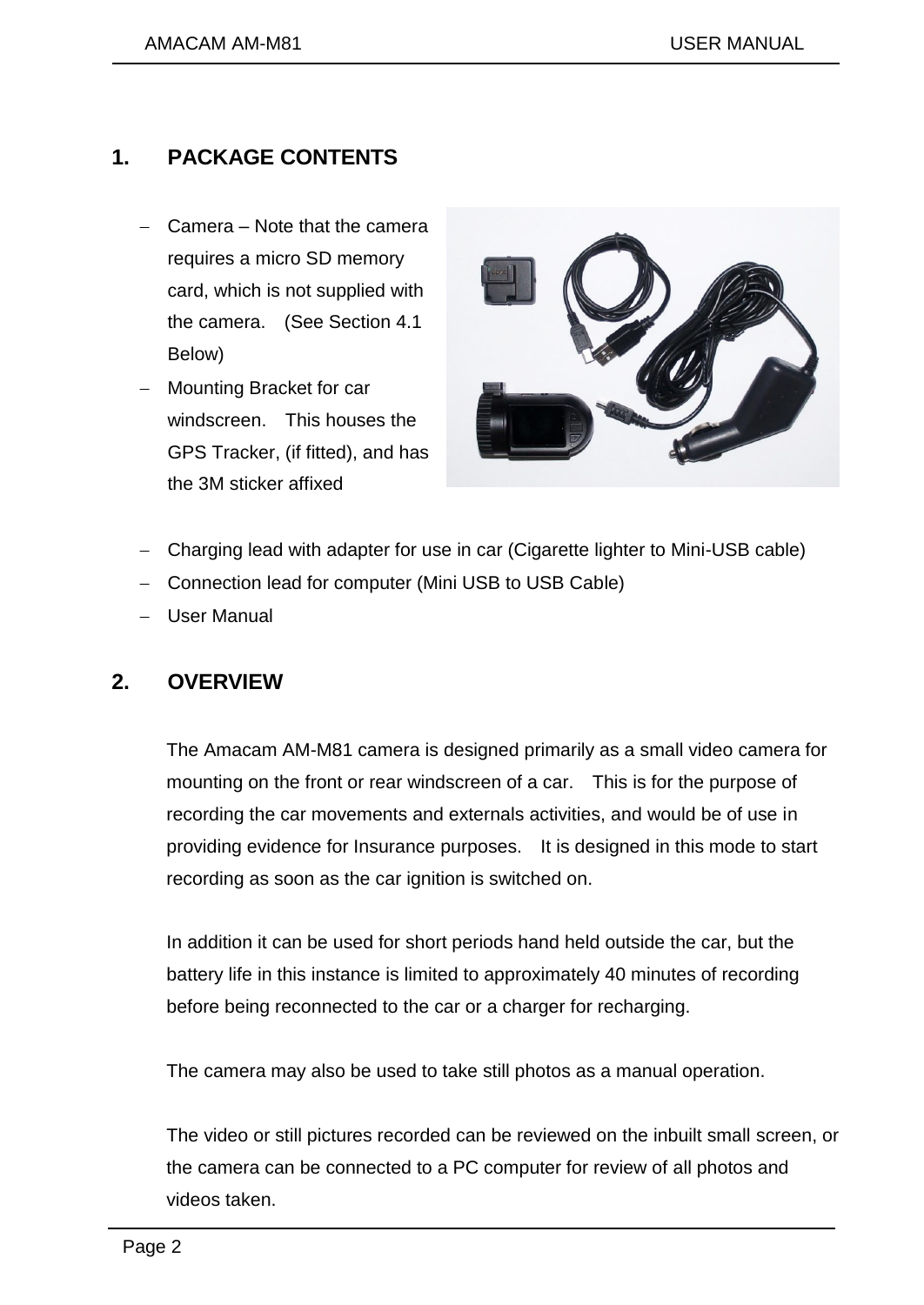# <span id="page-4-0"></span>**3. DIAGRAM OF CAMERA**



#### Key

- 1. Bracket for mounting, housing GPS Tracker (if fitted)
- 2. USB Port on camera, for charging or connection to computer
- 3. AV out (3.5mm jack)
- 4. Menu/ UP Button  $\triangle$
- 5. OK Key
- 6. Playback/DOWN Button
- 7. Indicator light
- 8. Lens
- 9. USB Port for charging only
- 10.POWER Button
- 11.HDMI Port
- 12.Slot for Micro SD-TF memory card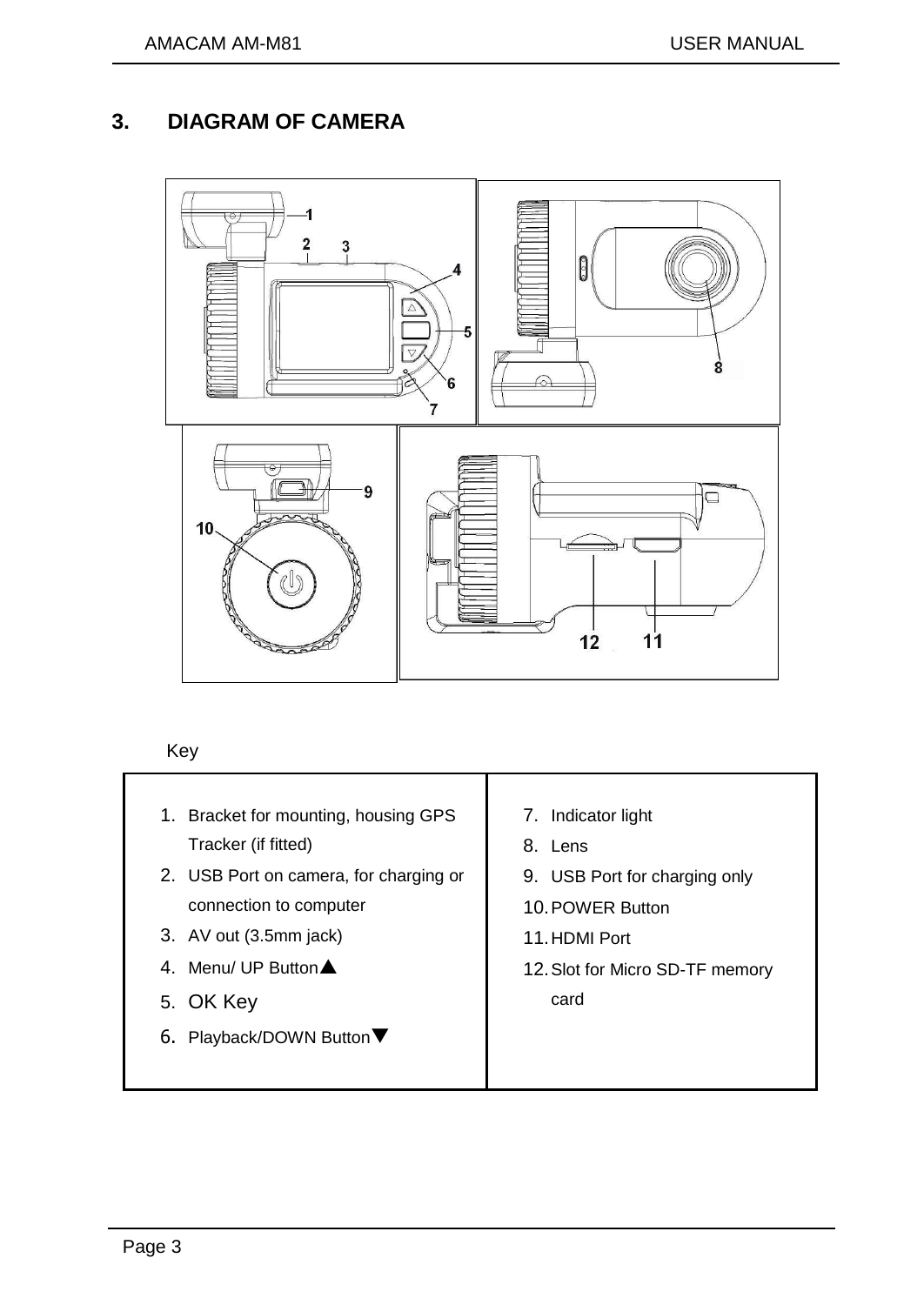# <span id="page-5-0"></span>**4. SCREEN ICONS**

The following icons are used on screen to indicate the camera status, activity or set up.

|                         | Video Mode                                     |                       | <b>Recording Mode</b>           |
|-------------------------|------------------------------------------------|-----------------------|---------------------------------|
|                         | Camera Mode                                    |                       | Take a picture                  |
|                         | Supply light(off)                              |                       | <b>Battery state</b>            |
|                         | <b>SD-TF Card Inserted</b>                     |                       | <b>Motion Detection</b>         |
| V:-------KM/H           | Car speed monitor based<br>on GPS positioning. |                       | <b>White Balance</b><br>(Auto)  |
|                         | USB connecting                                 |                       | Protected file                  |
| FULL HD /<br>1080P/720P | Resolution                                     | 2008/01/01<br>01:07AM | Date and Time<br><b>Display</b> |
|                         | loop recording time (1 min)                    |                       | GPS (if installed)              |

# <span id="page-5-1"></span>**5. INDICATOR LIGHT**

The indicator light (7) will indicate the status of the camera as follows

| Solid Red and Blue<br>$---$       | stand-by / not recording / charging |
|-----------------------------------|-------------------------------------|
| Solid Blue                        | stand by / battery not charging     |
| Solid Red                         | Power Off / battery charging        |
| Flashing Red and Blue<br>$-----1$ | Recording / Battery Charging        |
| <b>Flashing Blue</b>              | Recording / Battery charged         |

If the indicator light will not illuminate, even when the power button is pressed, the internal battery is completely discharged and the camera needs to be connected to a power supply.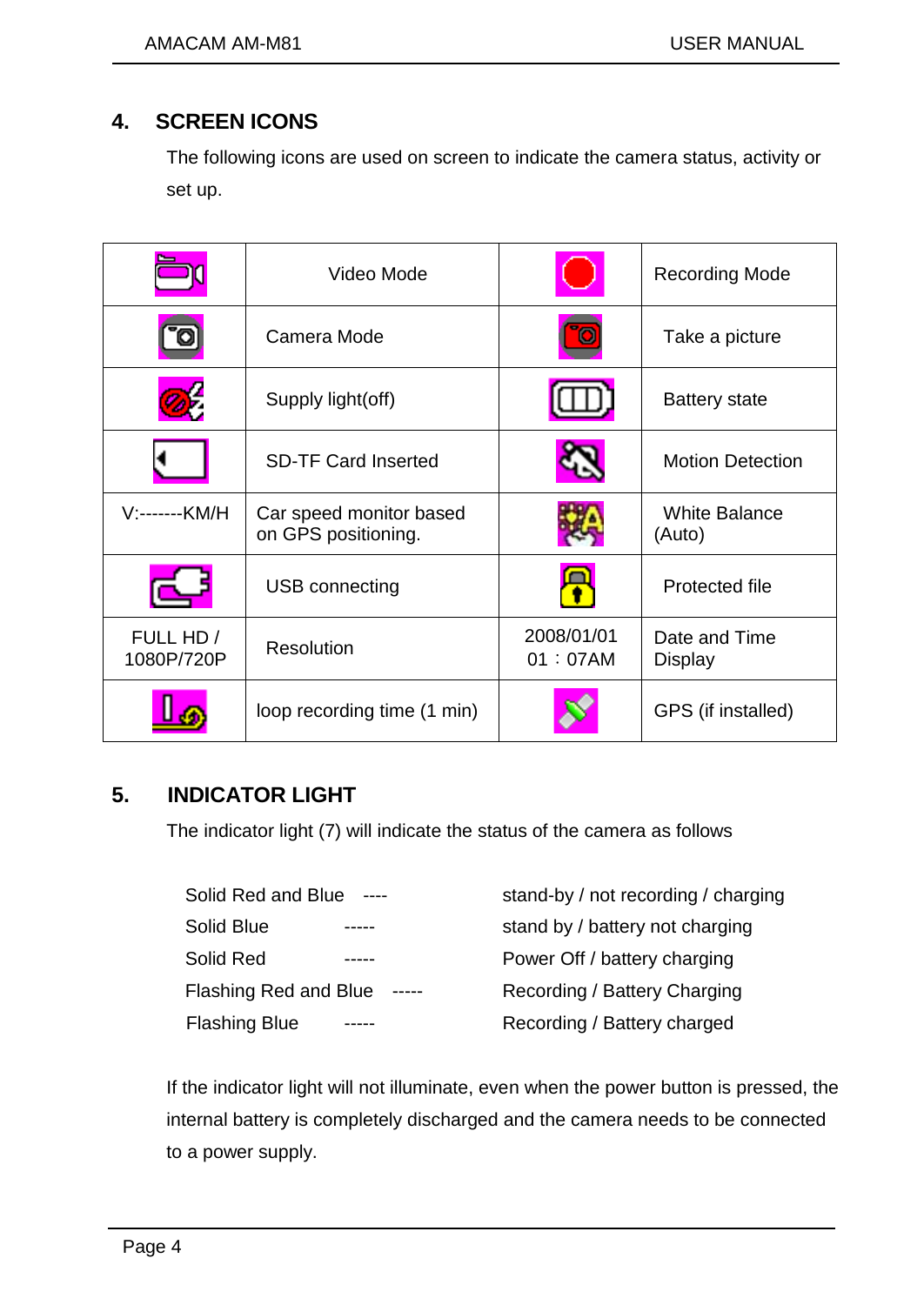## <span id="page-6-0"></span>**6. BASIC OPERATION**

#### <span id="page-6-1"></span>**6.1. First set up**

Before the camera is used the following actions must be taken. This should be read in conjunction with the Menu Options description in Section of this User Manual.

(Number references below refer to the Diagram and Key in Section 3 of this user manual).

- Insert a Micro SD-TF card into slot (12). Good quality, Speed rating Class 4, 4GB, 8GB, 16GB or 32GB are recommended.
- Switch camera on by pressing Power button (10) once. (See below)
- Set up Time Zone, date and time in settings (See Main Menu Section 7.1 below)
- Set up Loop recording (See Main Menu Section 7.1 below)
- Camera will now operate in default settings mode.

Power Button (10)

The Power button (10) is used to

- $-$  switch the camera on (in manual operation)
	- o Short press until indicator light illuminates. Release and wait for a few seconds for the screen to turn on.
- $-$  switch the camera off
	- o Press and hold for at least two seconds, until screen switches off.
- Reset after the camera has crashed or seized up
	- o Press and hold the power button for at least 8-10 seconds to reset the camera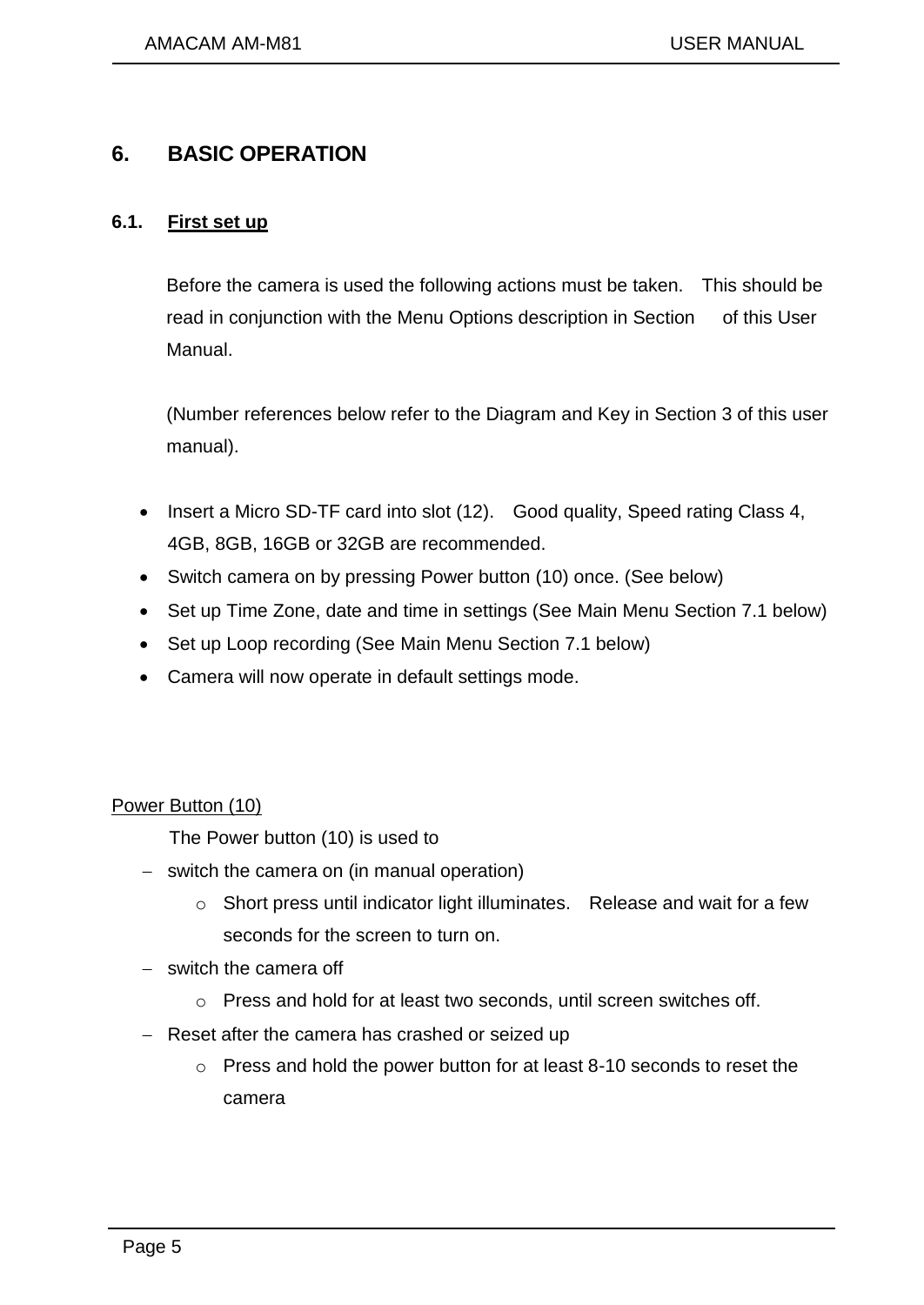#### <span id="page-7-0"></span>**6.2. Mounting in the car**

- The mounting bracket (1) is fixed to the car windscreen using the 3M adhesive sticker. Peel off the film covering the sticker pad, and then press onto the windscreen in the desired position.
- The camera slides into the connecting position on the mounting bracket.
- The camera can be rotated to any position between 0 and 90° on the mounting ring, to accommodate the slope angle of the car windscreen.
- The charging cable can be permanently connected from the cigarette lighter to the mounting bracket connection (9), allowing



the camera to be easily removed from the car when desired. The supplied adapter should be used as this transforms the 12v car supply to 5 volts required by the camera, Use of higher voltages will damage the camera.

 Alternatively the power cable can be hard wired to the mounting bracket, but this requires an auto-electrician to carry out the wiring work. Cables for this are not provided, and a 12v/5v transformer will be required.

## <span id="page-7-1"></span>**6.3. Recording**

#### 6.3.1. In car operation

If set up as above with Motion detection set to "ON", (See Main menu below) the camera will start recording automatically when the ignition is switched on and the car starts to travel. Recording will stop when the car ignition is switched off. (See also 'Auto Power Off' in Main Menu)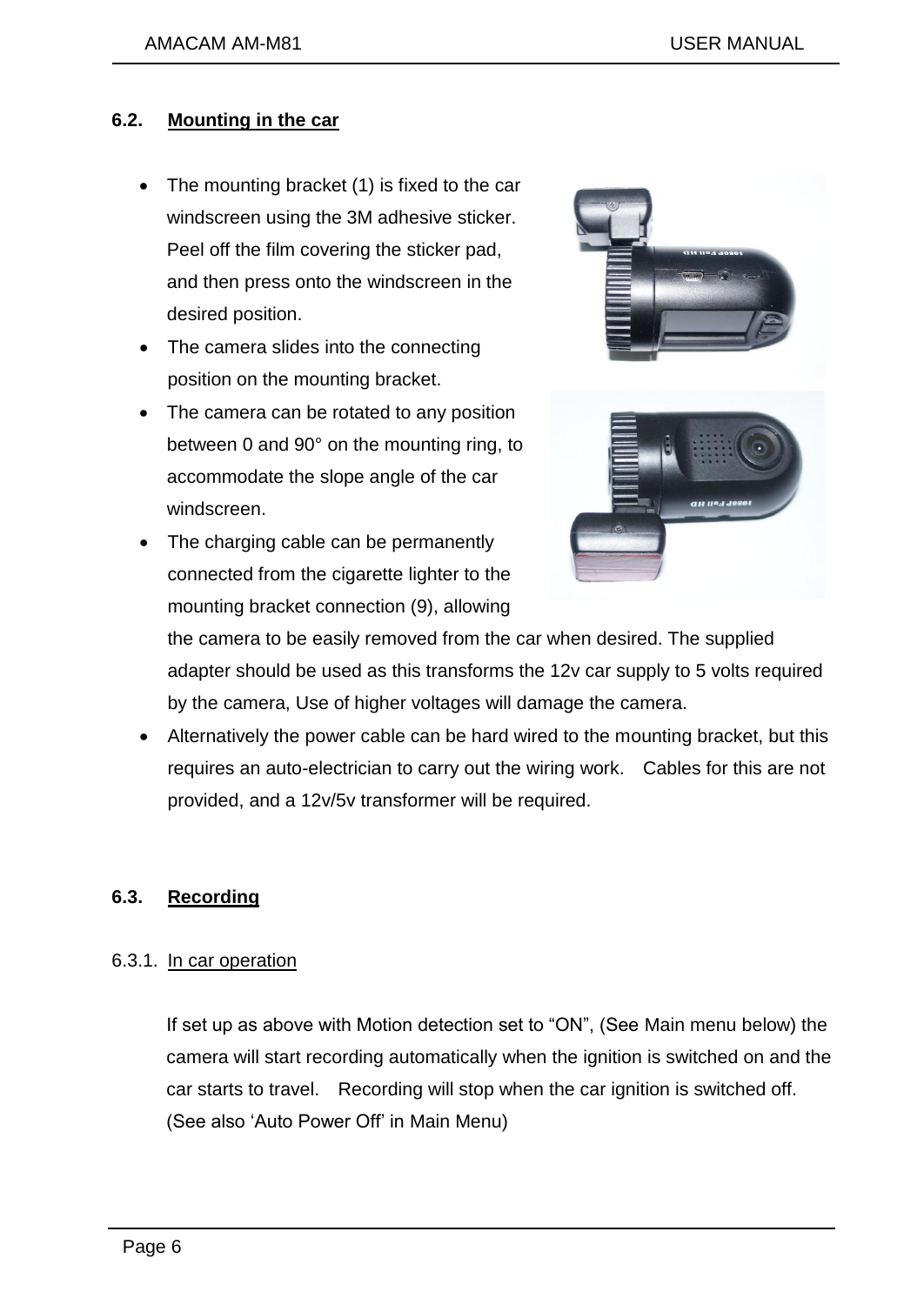#### 6.3.2. Hand held Manual operation

#### Video recording (Video camera depicted in top left)

Switch power on by pressing Power button (10) once.

Camera will turn on in Video mode

If Motion detect is set to ON, the recording will start immediately.

If motion detect is set to OFF, Press OK (5) and release to start recording.

Red indicator light on screen will start to flash

Press OK (5) again to stop recording.

#### Take still photos.

To take still pictures whilst in Standby mode press and hold the OK button (5) until the photo has been taken. The camera icon will appear in top left corner of screen whilst still photo is being taken.

Still photos can be taken during video recording by pressing and holding the OK button (5) during the recording. Recording will continue after photo has been taken.

#### <span id="page-8-0"></span>**6.4. Play back**

Play back or review of the video files and photos may be carried out either on the camera or by connecting the camera to a computer.

#### 6.4.1. To review on the computer

See Section 12.4 (Connecting to the computer) below.

#### 6.4.2. To review files on the camera

- Turn the camera on by pressing the Power button (11)
- Press and hold the DOWN (6) button until the screen changes a selection of MOVIE files appears.
- Press and hold DOWN button again to access the selection of PHOTO files of still pictures taken.
- Press and Hold Down button to return to Video or Standby mode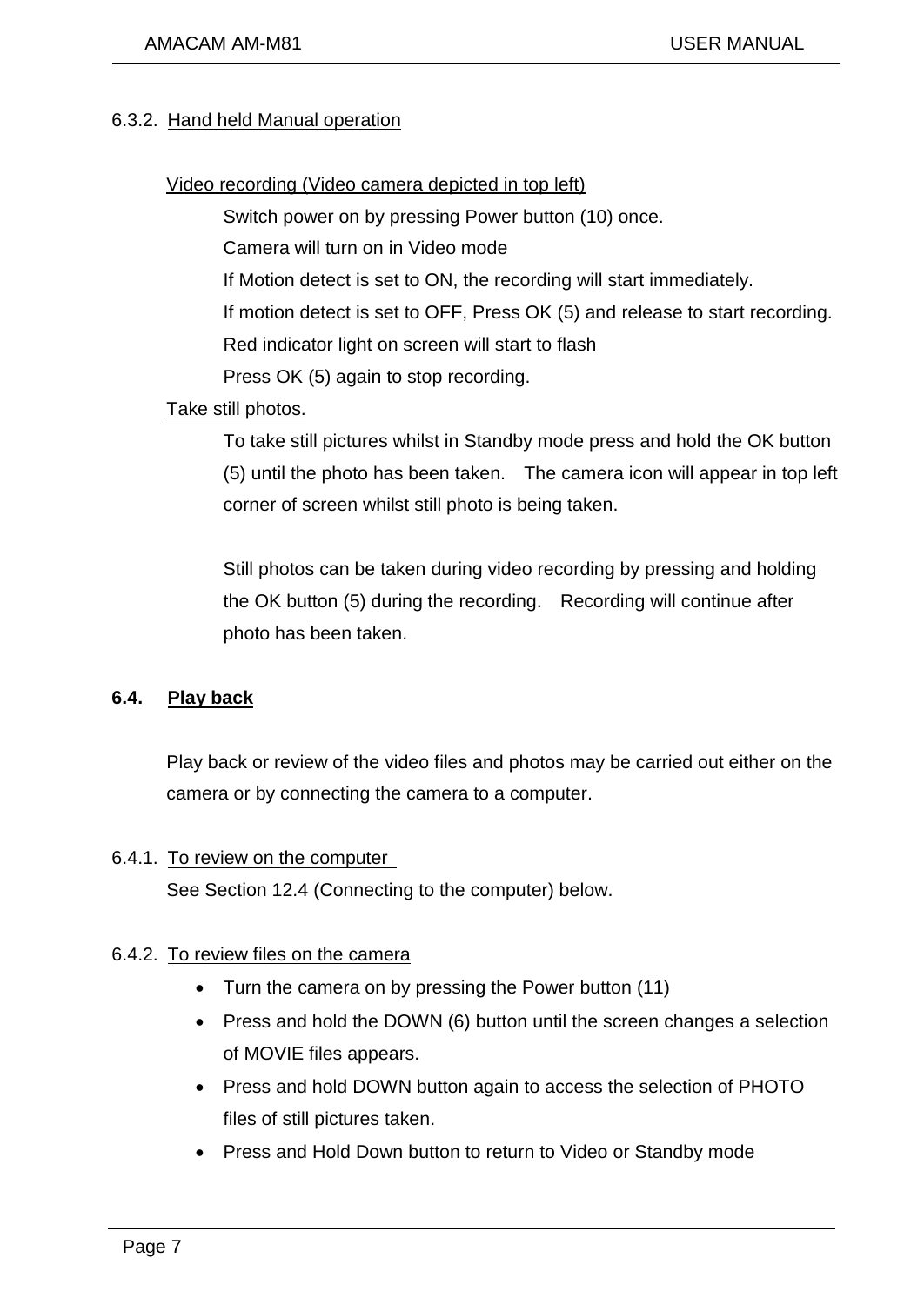- Whilst in either MOVIE selection or PHOTO selection screen, use the UP and DOWN buttons to scroll between files. The file number appears at bottom of screen
- to view selected file, Press OK (5). Use OK button to play and pause during the playback.
- To return to file selection screen, to choose an alternative file, press and hold DOWN button

## 6.4.3. To delete files

- 1. To delete all files
	- Whilst in Playback mode (either MOVIE or PHOTO selection screens), press and hold the UP (4) button to access the Playback Menu. (See section
	- Select DELETE file by scrolling with UP (4) and DOWN (6) buttons and use OK (5) button to select.
	- Scroll between 'No Only this All' using UP (4) and DOWN (6) buttons, and then select with OK (5) button.
	- To return to file selection screen Press and Hold UP (4) button.
	- Then to return to the Standby mode, press and Hold the Down(6) button.
- 2. If file has been selected and is being viewed.
	- Press and hold the UP (4) button, until the Delete file? screen is shown
	- Scroll between 'Yes' and 'No' using UP (4) and DOWN (6) buttons
	- Press OK (5) button to selct the chosen action.

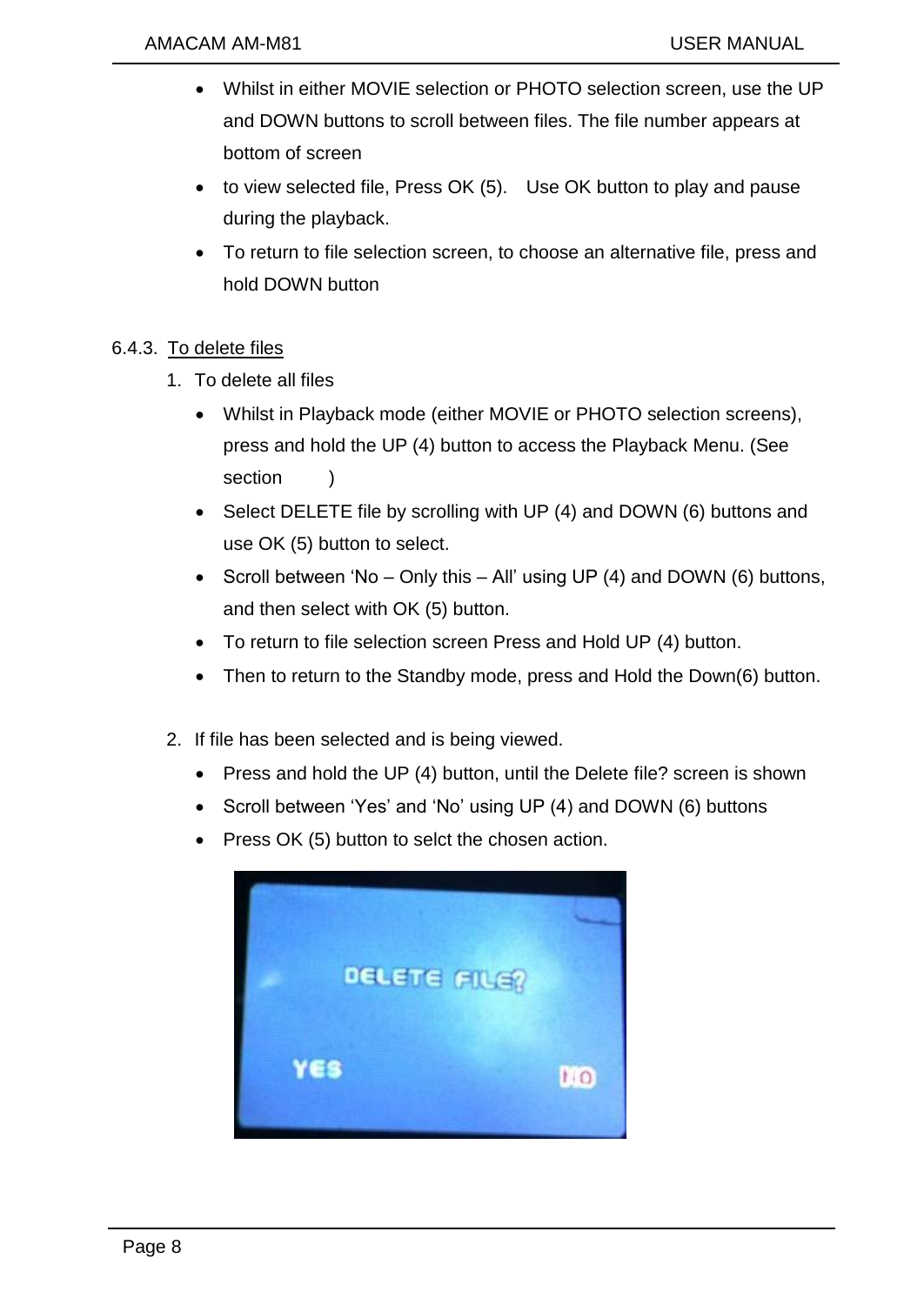## <span id="page-10-0"></span>**7. Menu Options**

There is one Main Menu, with a short menu in Playback mode.

#### <span id="page-10-1"></span>**7.1. Main menu**

To access the Main Menu Press and Hold UP (4) button until Main Menu appears.

- Use UP (4) and DOWN (6) buttons to scroll between menu items.
- Select Menu item with OK (5) button.
- Then scroll between Menu sub-items with UP and DOWN buttons
- Set and confirm setting with OK (5) button

See Menus table in 7.3 below

#### <span id="page-10-2"></span>**7.2. Playback mode Menu**

Whilst in Playback mode (either MOVIE or PHOTO selection screens), press and hold the UP (4) button to access the Playback menu.

- Use UP (4) and DOWN (6) buttons to scroll between menu items.
- Select Menu item with OK (5) button.
- Then scroll between Menu sub-items with UP (4) and DOWN (6) buttons
- Set and confirm setting with OK (5) button

To exit Menu Press and Hold UP (4) button again.

See Menus table in 7.4 below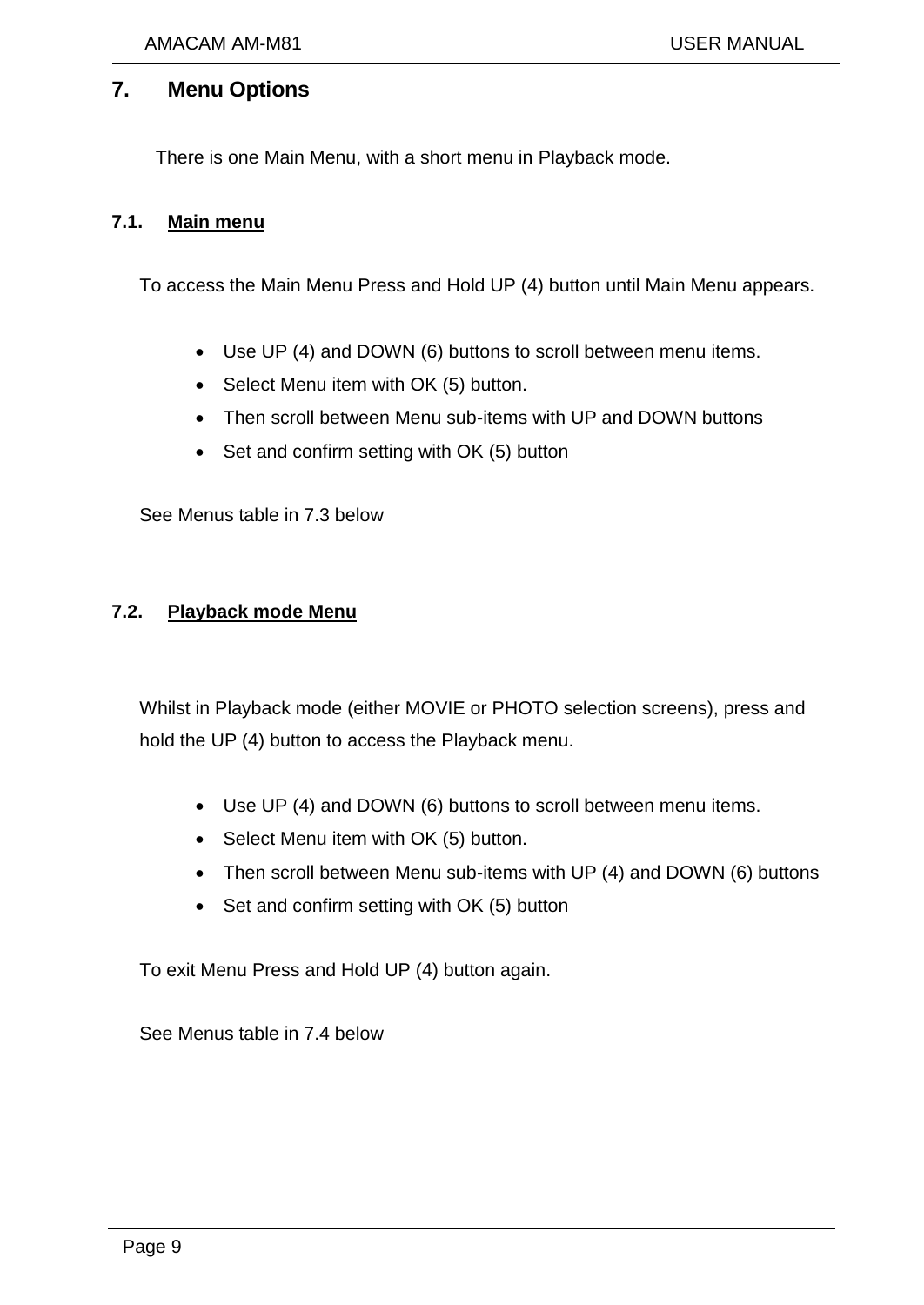## **7.3. MAIN MENU**

| <b>Item</b>       | <b>Sub Menu</b><br><b>Choice</b> | <b>Default</b><br><b>Setting</b> | <b>Function/Comment</b>                          |
|-------------------|----------------------------------|----------------------------------|--------------------------------------------------|
| Video             | Full HD,                         | Full HD                          | Higher resolution will increase file sizes and   |
| <b>Resolution</b> | 1920 x 1080                      |                                  | recording time on SD card but will enable        |
|                   | 1280 x 1080                      |                                  | number plates to be more easily read.            |
|                   | 1440 x 1080                      |                                  |                                                  |
| <b>Photo Size</b> | 0.9M                             | 4M                               | This gives the resolution as the number of       |
|                   | 2M                               |                                  | pixels in the picture                            |
|                   | 3M                               |                                  |                                                  |
|                   | 4M                               |                                  |                                                  |
| <b>Sharpness</b>  | Standard                         | Standard                         | This sharpens or soften the contours between     |
|                   | Soft                             |                                  | tones.                                           |
|                   | Hard                             |                                  |                                                  |
| Contrast          | Standard                         | Standard                         | The contrast refer to the degree of              |
|                   | Soft                             |                                  | differentiation between darker and lighter       |
|                   | Hard                             |                                  | elements of the image.                           |
| Flicker           | Auto                             | 50                               | This should be set to AC Mains frequency in      |
|                   | 50 Hz                            |                                  | your area.                                       |
|                   | 60Hz                             |                                  |                                                  |
| AE ISO            | Auto                             | Auto                             | ISO setting represents the sensitivity to light. |
|                   | 100                              |                                  | High ISO settings are more sensitive and useful  |
|                   | 200                              |                                  | when in dark or gloomy light. However the        |
|                   | 400                              |                                  | images are more noisy, i.e. they show more       |
|                   |                                  |                                  | Low ISO settings are used when there<br>grain.   |
|                   |                                  |                                  | is plenty of light. The pictures will be less    |
|                   |                                  |                                  | noisy, i.e. less grainy and sharper.             |
| White             | Auto                             | Auto                             | This adjusts the colour tones according to the   |
| balance           | Sunny                            |                                  | ambient light conditions.                        |
|                   | Cloudy                           |                                  |                                                  |
|                   | Fluorescent                      |                                  |                                                  |
|                   | Incandescent                     |                                  |                                                  |
|                   |                                  |                                  |                                                  |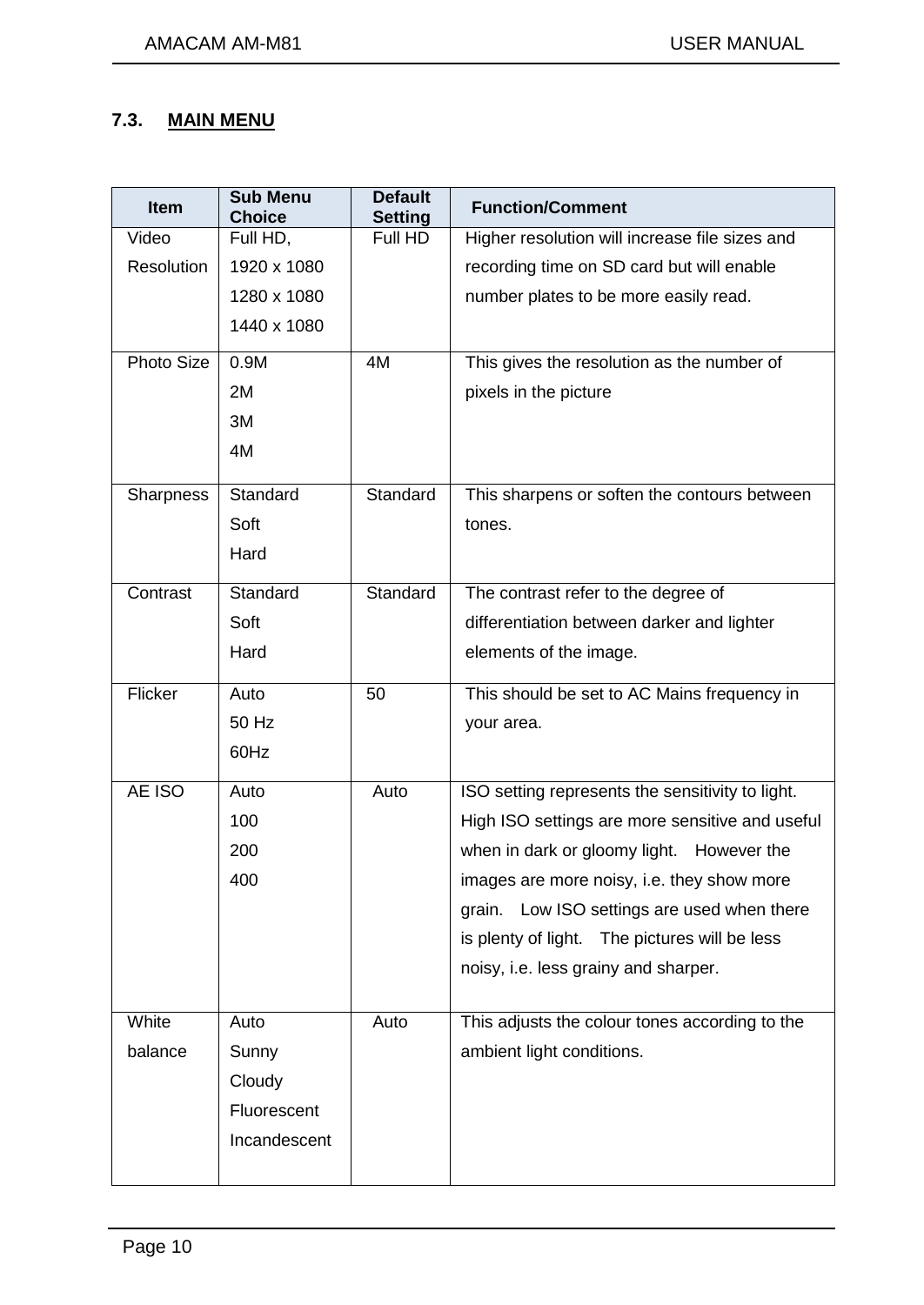| Item            | <b>Sub Menu</b><br><b>Choice</b> |                | <b>Default</b><br><b>Setting</b> | <b>Function/Comment</b>                           |
|-----------------|----------------------------------|----------------|----------------------------------|---------------------------------------------------|
| AE Bias         | 0.3<br>$-2$                      |                | $\overline{0}$                   | This adjusts the EV (Exposure Value) of the       |
|                 | $-1.7$                           | 0.7            |                                  | photo. For very bright settings like snow or      |
|                 | $-1.3$                           | 1.0            |                                  | beach, Set a positive bias for EV correction,     |
|                 | $-1.0$                           | 1.3            |                                  | For very dark scenes use a negative bias for      |
|                 | $-0.7$                           | 1.7            |                                  | the EV number                                     |
|                 | $-0.3$                           | $\overline{2}$ |                                  |                                                   |
|                 | 0                                |                |                                  |                                                   |
| <b>AE Meter</b> | Average                          |                | Centre                           |                                                   |
| Mode            | Centre                           |                |                                  |                                                   |
|                 | Spot                             |                |                                  |                                                   |
|                 |                                  |                |                                  |                                                   |
| TV Type         | <b>PAL</b>                       |                | <b>PAL</b>                       | Set this to the TV Transmission System used in    |
|                 | <b>NTSC</b>                      |                |                                  | your area.                                        |
|                 |                                  |                |                                  |                                                   |
| Auto            | $\overline{Off}$                 |                | 3 MINS                           | This will turn the camera power off after the set |
|                 |                                  |                |                                  |                                                   |
| Power Off       | 1 min                            |                |                                  | time if there have been no operations             |
|                 | 3 min                            |                |                                  |                                                   |
|                 | 5 min                            |                |                                  |                                                   |
|                 |                                  |                |                                  |                                                   |
| <b>Time Set</b> |                                  | TZ:YY:MM:DD    | Manual                           | TZ is the time zone (UTC = $O$ , EST = -5, Pac.   |
| up              | HH:SS                            |                | setting                          | Time = -8). Scroll through the $TZ - Y - M - D$   |
|                 |                                  |                |                                  | etc with the OK Button, and at each use the UP    |
|                 |                                  |                |                                  | (4) and DOWN (6) buttons to set the desired       |
|                 |                                  |                |                                  | date or time. Use OK (5) Button to set each       |
|                 |                                  |                |                                  | number and move to next number<br>Return to       |
|                 |                                  |                |                                  | main menu by scrolling through all settings with  |
|                 |                                  |                |                                  | OK (5) Button.                                    |
|                 |                                  |                |                                  |                                                   |
|                 |                                  |                |                                  |                                                   |
| Date Time       | Off                              |                | Date +                           | Sets the style of display on the screen           |
| <b>Display</b>  | Date                             |                | Time                             |                                                   |
|                 | <b>Time</b>                      |                |                                  |                                                   |
|                 | Date + Time                      |                |                                  |                                                   |
|                 |                                  |                |                                  |                                                   |
|                 |                                  |                |                                  |                                                   |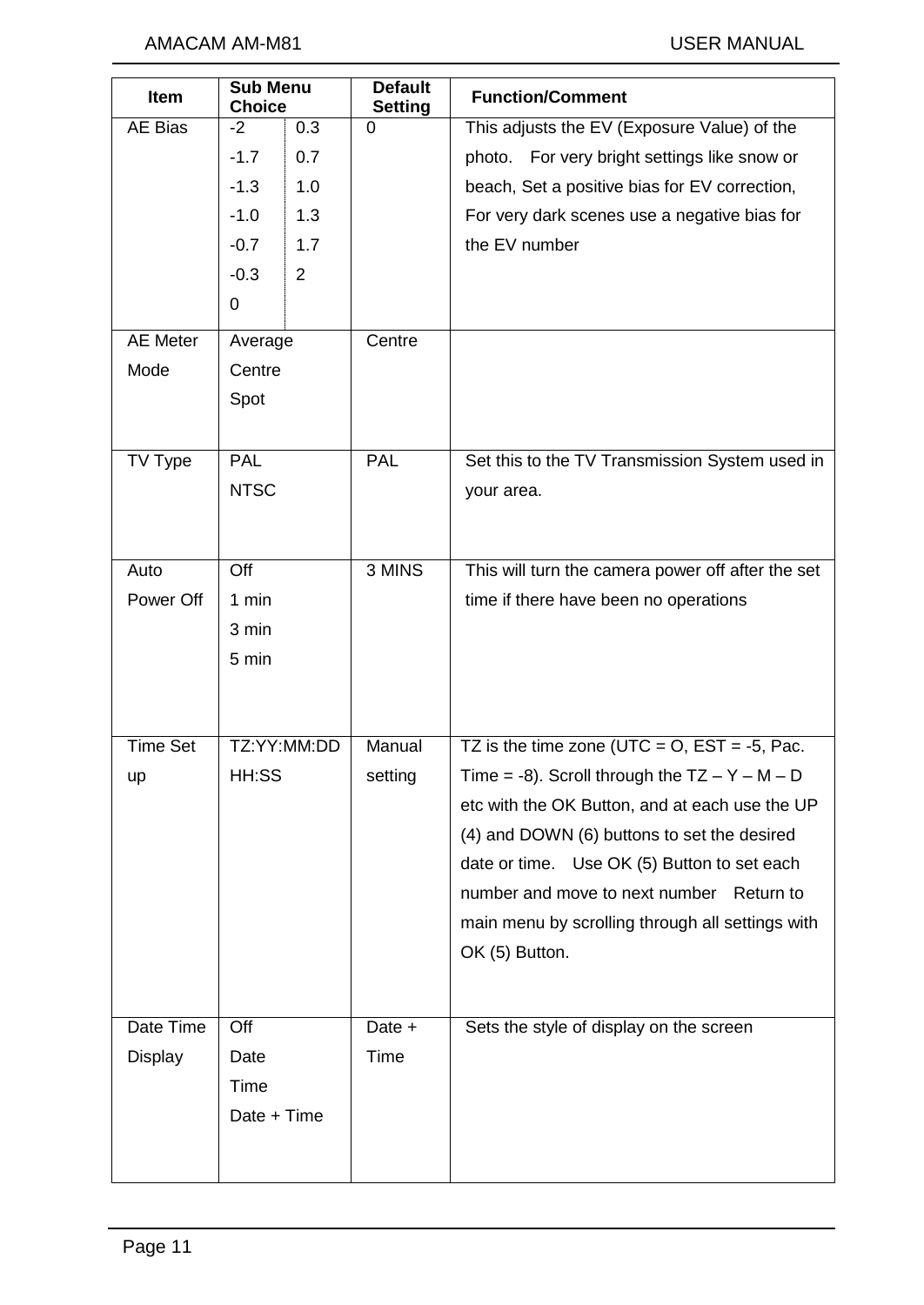| <b>Item</b>   | <b>Sub Menu</b><br><b>Choice</b> | <b>Default</b><br><b>Setting</b> | <b>Function/Comment</b>                            |
|---------------|----------------------------------|----------------------------------|----------------------------------------------------|
| Loop          | Off                              | 1 min                            | When set to 1, 3 or 5 mins, if the camera is       |
| Setting       | 1 min                            |                                  | connected to a power supply or charger, the        |
|               | 3 min                            |                                  | recording will commence as soon as the power       |
|               | 5 min                            |                                  | is switched on. This also determines the size      |
|               |                                  |                                  | of files into which the recording is divided.      |
|               |                                  |                                  | When loop recording is on, the files are           |
|               |                                  |                                  | progressively recorded over, one file at a time.   |
|               |                                  |                                  | When loop recording is OFF, recording will not     |
|               |                                  |                                  | start automatically. Recording will be             |
|               |                                  |                                  | continuous until file size of 3.6GB is reached     |
|               |                                  |                                  | (max size) and then a new file will start.         |
|               |                                  |                                  | When the memory card is full, recording will       |
|               |                                  |                                  | stop, and there will be a screen display           |
|               |                                  |                                  | showing the card is full.                          |
| Motion        | Off                              | Off                              | Will start recording (if not recording already)    |
| <b>Detect</b> | On                               |                                  | when motion is detected.                           |
| Time          | <b>GPS Data</b>                  | <b>GPS Data</b>                  | Sets the style of the display stamped on to the    |
| Stamp         | Driver No                        |                                  | recorded image                                     |
|               | Off                              |                                  |                                                    |
|               | Date                             |                                  |                                                    |
|               | Time                             |                                  |                                                    |
|               | Date + Time                      |                                  |                                                    |
| Driver No.    | 9 Digit display                  | 0000000                          | Sets a driver number or Reg. No of the car.        |
|               |                                  | Manual                           | Each number is set using UP (4) and DOWN           |
|               |                                  | setting                          | (6) buttons and fixed with the OK (5) Button.      |
| Power Off     | Off                              | $\overline{1}$ min               | Turns the screen off after this amount of time, if |
| Screen        | 1 min                            |                                  | no activity, but will not stop recording.<br>Press |
|               | 3 min                            |                                  | any button to turn screen on again.                |
|               | 5 min                            |                                  |                                                    |
| Video         | Video                            | Video                            | Determines the style of recording, with or         |
| record        | Video + Audio                    |                                  | without an audio track.                            |
| mode          |                                  |                                  | NOTE: On either setting the audio can be           |
|               |                                  |                                  | turned on or off by pressing the UP button         |
|               |                                  |                                  | during recording.                                  |
|               |                                  |                                  | An 'Audio OFF' icon will appear on right side of   |
|               |                                  |                                  | screen when it is switched off.                    |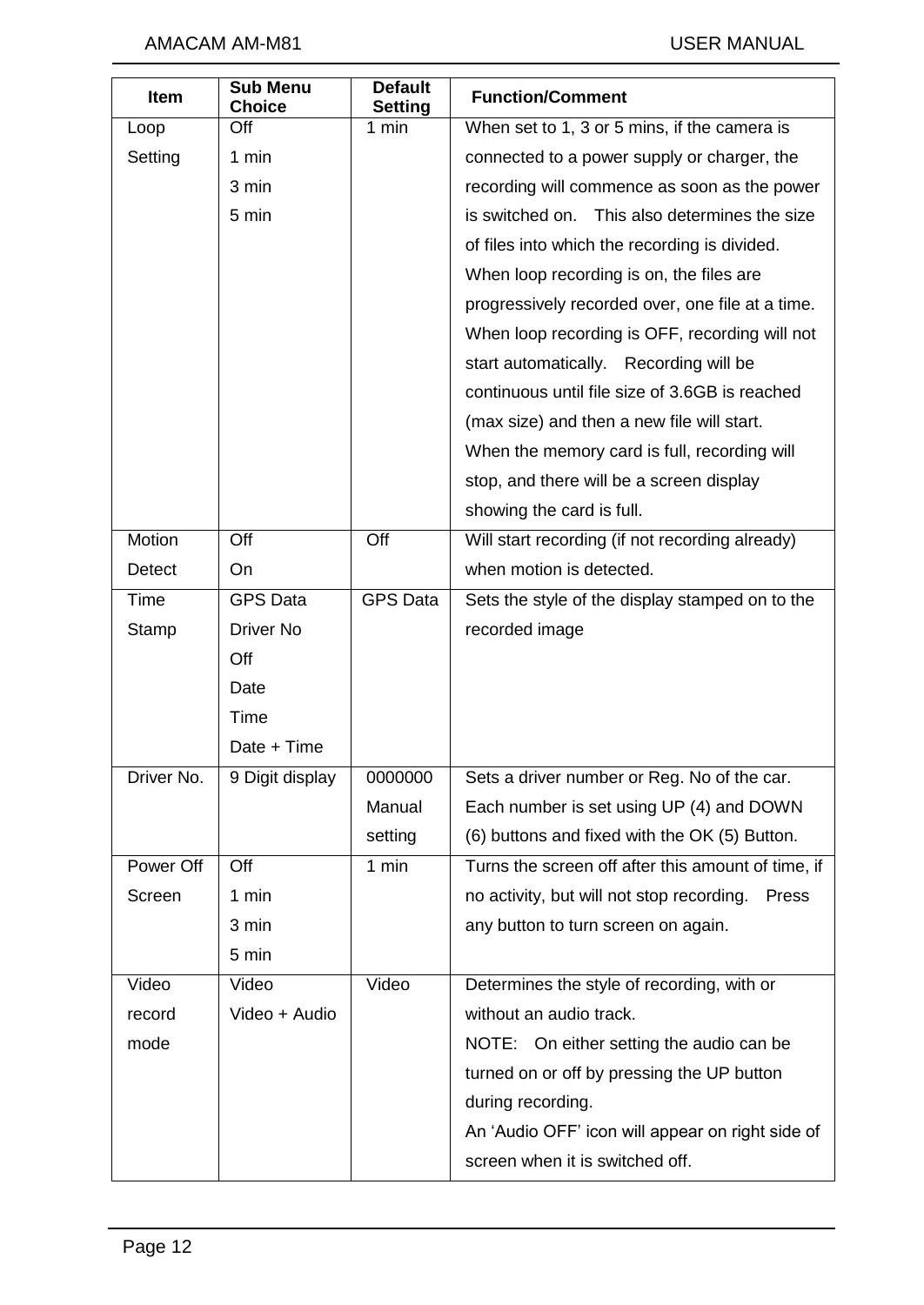| Item                          | <b>Sub Menu</b><br><b>Choice</b> |     | <b>Default</b><br><b>Setting</b> | <b>Function/Comment</b>                                 |
|-------------------------------|----------------------------------|-----|----------------------------------|---------------------------------------------------------|
| <b>G</b> Sensor               | <b>Clos</b>                      | 3.5 | 3G                               | The G Sensor automatically protects a 20                |
| 4<br>precision<br>$\mathbf e$ |                                  |     |                                  | second file when the G Sensor detects a                 |
|                               | 2                                | 4.5 |                                  | <b>This</b><br>sudden movement, such as in a collision. |
|                               | 2.5                              | 5   |                                  | setting sets the sensitivity of this detection of       |
|                               | 3                                |     |                                  | the G Sensor                                            |
|                               |                                  |     |                                  |                                                         |
| <b>G</b> Sensor               | Yes                              |     | <b>No</b>                        | This switches the G sensor protection off and           |
| calibration                   | <b>No</b>                        |     |                                  | on.                                                     |
|                               |                                  |     |                                  |                                                         |
| <b>GPS</b>                    | Open                             |     | Open                             |                                                         |
|                               | Close                            |     |                                  |                                                         |
| Velocity                      | <b>MPH</b>                       |     | <b>MPH</b>                       | Units for Speed of car as determined by GPS             |
| <b>Units</b>                  | <b>KMH</b>                       |     |                                  |                                                         |
|                               |                                  |     |                                  |                                                         |
| Language                      | English                          |     | English                          |                                                         |
|                               | Russian                          |     |                                  |                                                         |
|                               |                                  |     |                                  |                                                         |
| <b>Default</b>                | Yes                              |     | <b>No</b>                        | Returns all settings to the factory default             |
| Settings                      | <b>No</b>                        |     |                                  | settings                                                |
|                               |                                  |     |                                  |                                                         |
| Format                        | Yes                              |     | <b>No</b>                        | This is used to Format the SD card if                   |
|                               | <b>No</b>                        |     |                                  | necessary. Reformatting the card will delete all        |
|                               |                                  |     |                                  | data stored.                                            |
| Firmware                      | FW VER                           |     | FW VER                           | Number of the Firmware installed in the camera          |
| Version                       | 20140808                         |     | 2014080                          |                                                         |
|                               |                                  |     | 8                                |                                                         |
|                               |                                  |     |                                  |                                                         |
|                               |                                  |     |                                  |                                                         |
|                               |                                  |     |                                  |                                                         |
|                               |                                  |     |                                  |                                                         |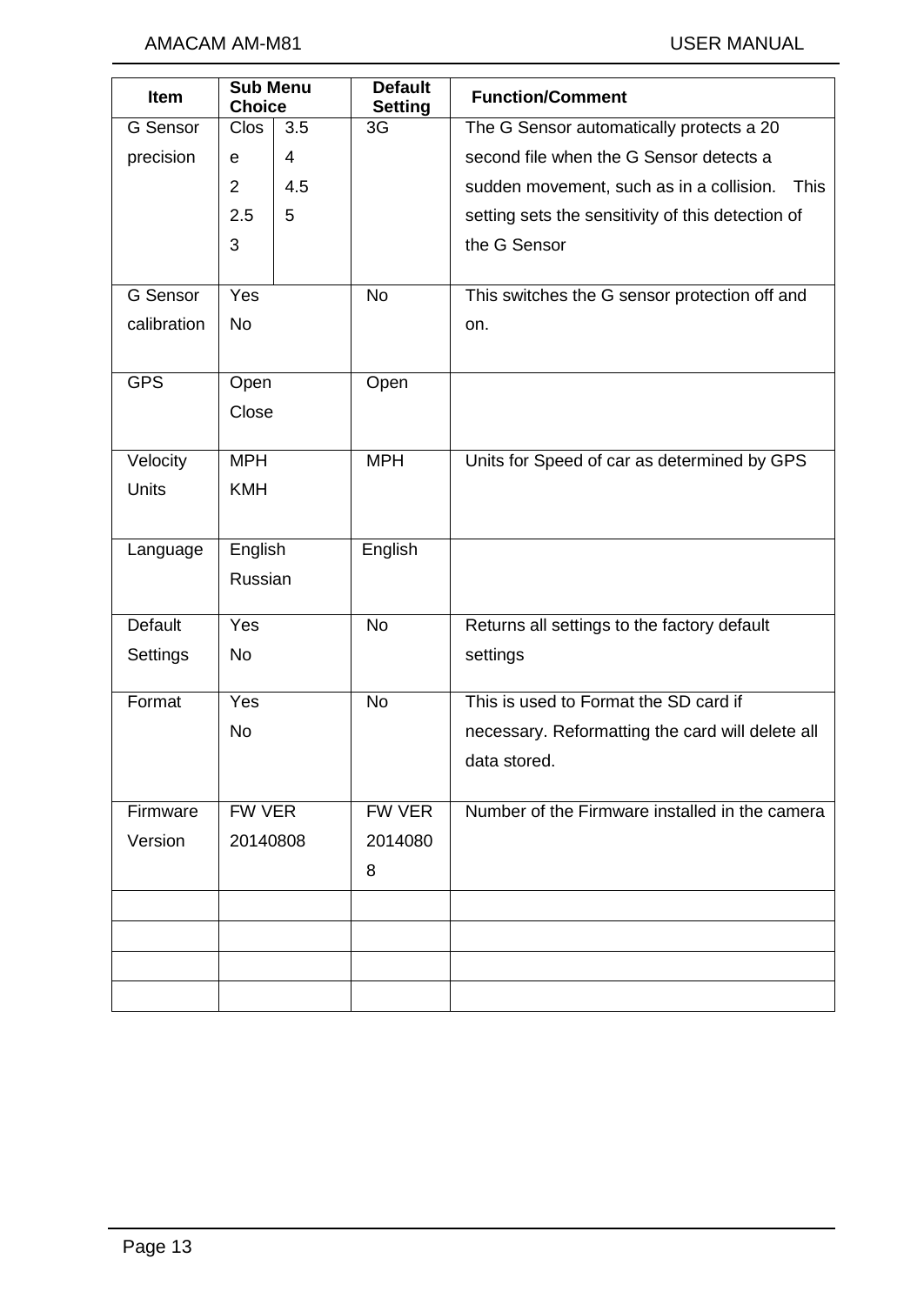## **7.4. PLAYBACK MENU**

Accessed only whilst the camera is in Playback mode. (See 7.2 above)

| <b>Item</b> | <b>Sub Menu</b><br><b>Choice</b> | <b>Default</b><br><b>Setting</b> | <b>Function/Comment</b>                               |
|-------------|----------------------------------|----------------------------------|-------------------------------------------------------|
| Delete      | No                               |                                  | For this item, use UP (4) and DOWN (6) buttons        |
| File        | Only This                        |                                  | to choose between 'No', 'Only this' or 'All' files.   |
|             | All                              |                                  | Press OK (5) button to delete. No confirmation        |
|             |                                  |                                  | is requested, be sure that the correct file has been  |
|             |                                  |                                  | selected.                                             |
|             |                                  |                                  | <b>Important Note.</b>                                |
|             |                                  |                                  | Protected files will <b>NOT</b> be deleted using this |
|             |                                  |                                  | function.                                             |
| Protect     | Only This                        |                                  | Files can be protected or unprotected by selecting    |
| File        | <b>Protect All</b>               |                                  | the appropriate sub menu item.                        |
|             | None                             |                                  | To unprotect a file, select No                        |
|             | <b>No</b>                        |                                  |                                                       |
| Auto        | On                               |                                  |                                                       |
| Play        | Off                              |                                  |                                                       |

Note. This menu is only available if there is a SD card in the camera. If there is no SD card, the message CARD ABSENT will appear on screen.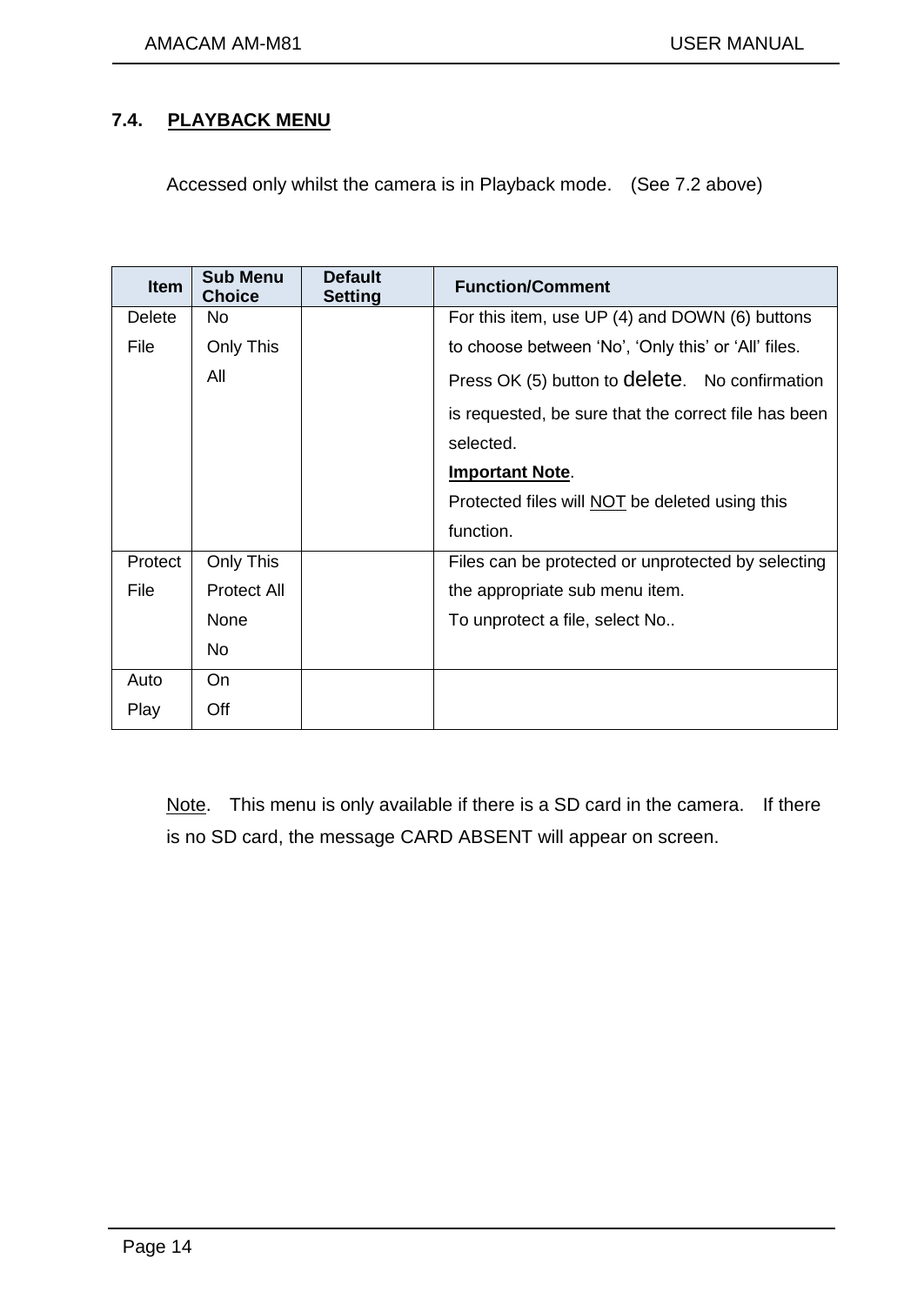# <span id="page-16-0"></span>**8. FURTHER OPERATIONS**

#### <span id="page-16-1"></span>**8.1. Indicator light**

Item 15 on the camera is the indicator LED. This will shine BLUE when the camera is switched on. When the battery is charging this light will shine RED, and will not shine at all when the camera is fully charged, or disconnected from the power source. See also Section 5 of this manual.

## <span id="page-16-2"></span>**8.2. External power supply/Charging the battery**

The internal battery is charged by connecting the camera through the USB connection socket (6) to any of the following power sources.

- Car lighter socket using the cable supplied
- USB 2.0 socket on a personal computer using the cable supplied
- 240V or 110V Mains to USB adapter plug. This must have a 5v Output. . (Not supplied)

IMPORTANT NOTE. The mains frequency setting in the Main Menu must be set to the correct frequency for the mains supply used.

## <span id="page-16-3"></span>**8.3. Protecting Files**

Files may be protected. This will prevent them from being deleted on the camera. Thus when loop recording is being used, protected files will NOT be overwritten.

Files are protected automatically when the G sensor senses an acceleration higher than the setting established in the Set Up menu. Thus if the car is involved in a collision the file will be automatically protected.

Files can be protected manually during recording by making a short press on the DOWN button (6) during recording. All protected files will display the protected file icon on the screen to signify that they are protected.

Protected files can be unprotected by going to the playback menu.

- scroll down to 'Protect File' and press select this option
- then scroll down to 'None' and select by pressing OK (5) button.

This will unprotect **all** protected files on the camera – not only the selected one.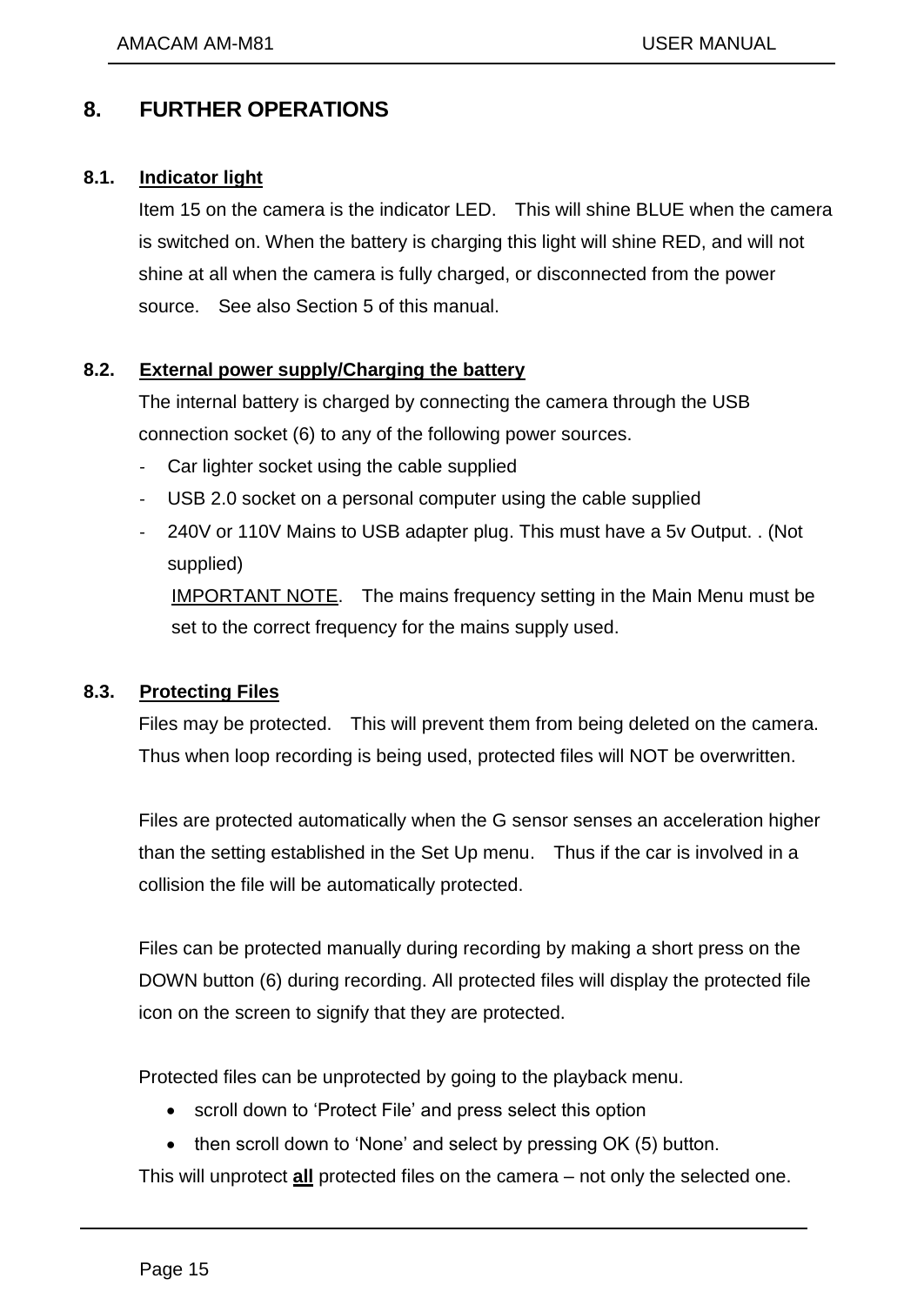However if the card is reformatted using the main menu item, all files, including protected ones will be deleted.

#### <span id="page-17-0"></span>**8.4. Connecting to the computer**

The camera can be connected to a computer using the Mini USB/USB cable supplied to a USB 2.0 socket on your computer. When the connection is made from the USB connection on the camera (2) to the computer, immediately the words 'USB Connecting' appear on screen, and the camera cannot be used for recording. Following this all access is through the computer to which the camera is connected.

Note that the mini USB connection (9) on the mounting bracket (1) is only used for charging and will not function for accessing the files through a computer.

File protection does not apply on the computer and files can be viewed or deleted as required.

#### <span id="page-17-1"></span>**8.5. Connecting to the TV**

The camera can be connected to a TV to allow the files to be viewed on the TV screen.

There are two ways to connect this.

- a. Using the mini HDMI out socket (1) on the camera.
- b. Using the 3.5 mm AV out socket (5) by using a suitable cable adaptor as illustrated. (This cable is not supplied with the camera)



| Right | Ground | Video | Left |
|-------|--------|-------|------|

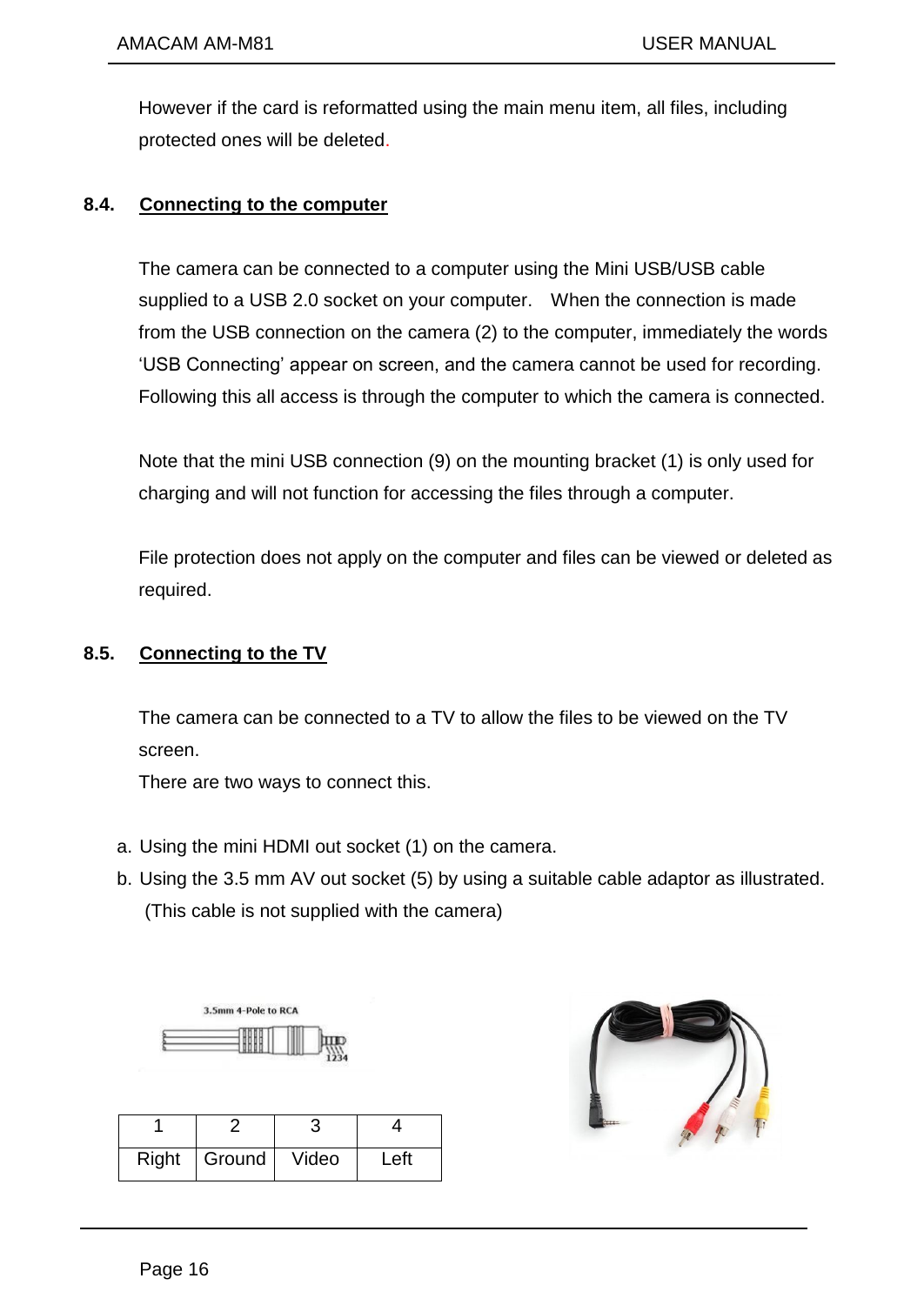#### <span id="page-18-0"></span>**8.6. System reset**

To reset the camera to the factory default settings, go to the "Main menu" by pressing the UP(4) button, and then scroll down to 'Default Settings' item. Press OK (5) and then scroll to YES, and select with OK (5) button. The screen will then display "Press OK Button to Reboot system". After presing OK button\, the camera will switch off and will need to be turned on again with Power (10) button.

## <span id="page-18-1"></span>**9. Specification**

| Model                    | Amacam AM-M81                                                              |
|--------------------------|----------------------------------------------------------------------------|
| *Size                    | 70 x 40 x 40 mm                                                            |
| *Weight                  | 55.2 gms                                                                   |
| Processor                | Ambarella solutions, 1080 P30FPS                                           |
| Image Sensor             | OV2710, 2.0 Megapixel sensor                                               |
| *Viewing Angle           | 120 degrees                                                                |
| Lens                     | 4x Fixed focus                                                             |
| <b>LCD Screen</b>        | 1.5" TFT Display                                                           |
| Video Format             | <b>H264 (MOV)</b>                                                          |
| Video resolution         | 1920x10850 30fps, 1440x1080 30fps, 1280x720 30 fps                         |
| Photo format             | JPEG (EXIF2.2), DCF                                                        |
| Image Resolution         | 0.9M, 2M, 3M Software), 4M (Software)                                      |
| Audio                    | <b>Built in Microphone/Speaker</b>                                         |
| Memory                   | Micro SD/TF Card, Class 4, - 4 GB, 8 GB, 16 GB or 32 GB.<br>(Not included) |
| <b>USB</b> Interface     | <b>USB2.0</b>                                                              |
| AV Out                   | 3.5 mm Mini jack or HDMI - NTSC or PAL format                              |
| <b>Battery capacity</b>  | Built in Polymer 3.7V 350 mAH                                              |
| <b>Charger Time</b>      | 3 hours                                                                    |
| Operating temp.          | $-10^{\circ}$ C to 60 $^{\circ}$ C                                         |
| Storage temperature      | -20°C to 70°C                                                              |
| <b>GPS Module</b>        | <b>GPS Logger</b>                                                          |
| <b>ISO</b>               | Auto                                                                       |
| Exposure<br>compensation | $-2.0$ to $+2.0$ EV                                                        |
| Loop recording           | Off, 1, 3, 5, mins                                                         |
| Auto power off           | Off, 1, 3, 5, mins                                                         |
| Auto screen off          | Off, 1, 3, 5, mins                                                         |
|                          |                                                                            |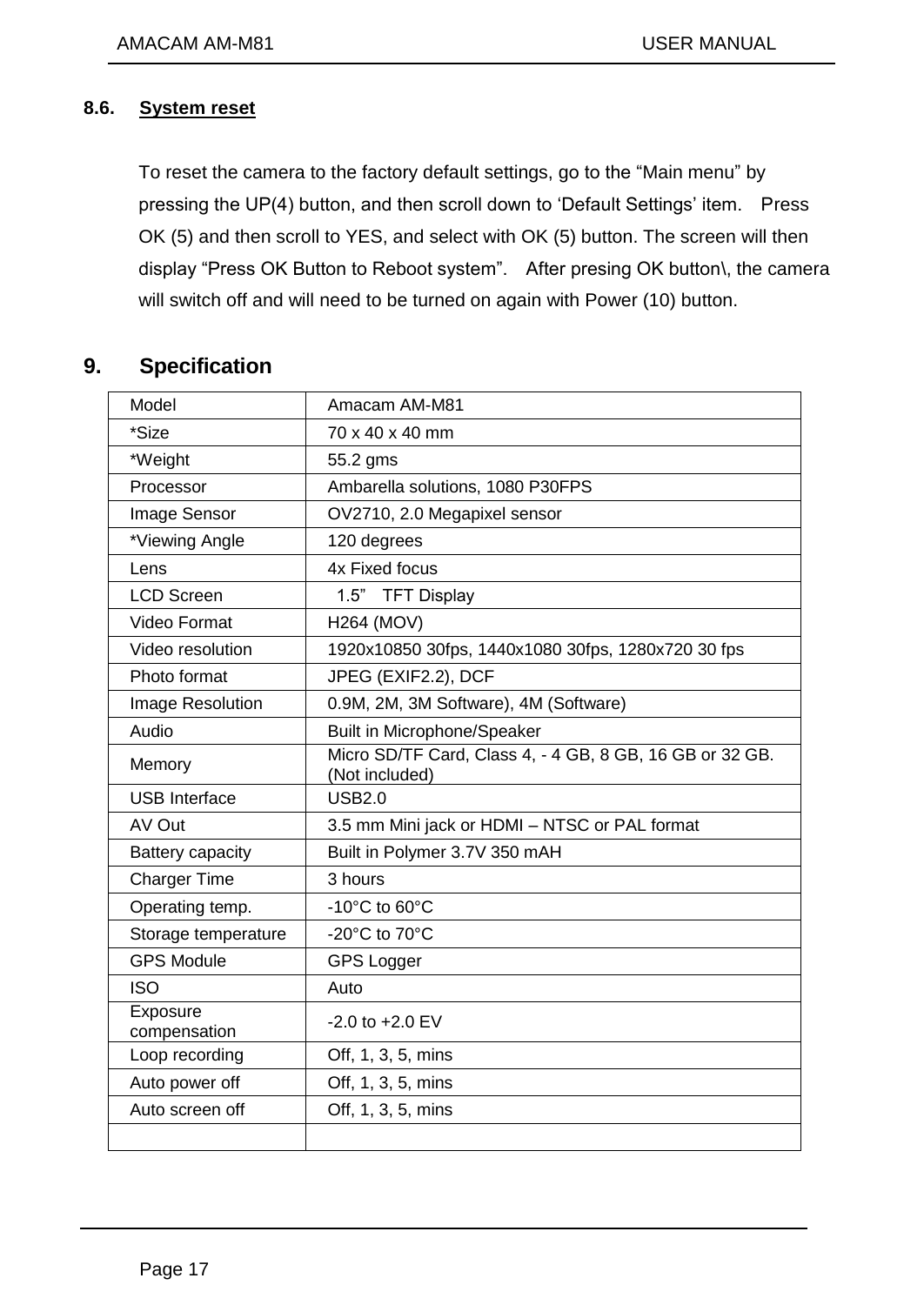## **10. GPS**

#### **GPS**

When the AM-M81 is turned on, search for the satellite with start automatically. Once the GPS signal is located, it will show on the display, track your route and record it. This will be saved in the GPS file on the TF card.

#### **Vehicle Speed**

The speed of the vehicle will be displayed on screen MP/H or KM/H. (Depending on model)

#### **Google Maps**

The AM-M81 has Google Maps installed and will allow you to see the vehicles route being tracked with the speed of the vehicle and the G-Sensor information.

## <span id="page-19-0"></span>**11. Trouble Shooting**

#### **Camera will not record a video or take picture.**

Check whether the SD/TF card is locked, and make sure the card has enough memory available.

#### **Stopped automatically while recording**

HD Video results in very large files, Ensure that the SD/TF card is high-speed and is of the type "C4"/ "C6".

#### **The message "File Error" appears during playback**

This is because of incorrect storage of the data, resulting in the file error. Reformat the SD/TF Card using "Format" in Main Menu.

## **Cannot display immage on TV screen**

Confirm that the AV or HDMI cable is connected correctly, and the TV is set and tuned to the correct AV or HDMI mode.

#### **Image is blurred**

Maybe the lens is not clean. Check whether there is dirt or fingerprints on the lens .Use lens paper or soft cloth to clean the lens before using.

#### **Indicator light will not illuminate**

If the power insufficient, the indicator light will not operate.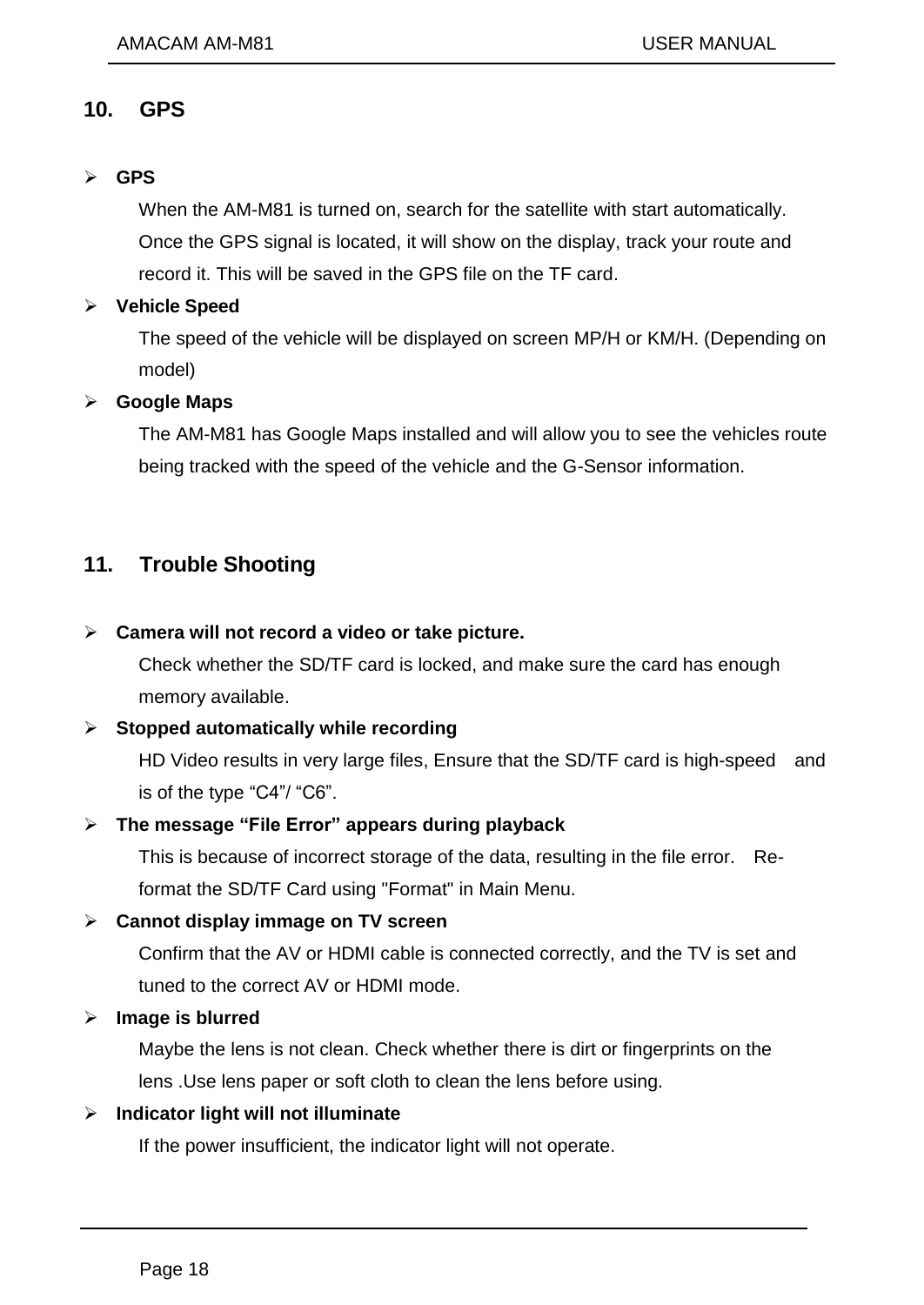## **Image has horizontal stripes interference**

This due to the wrong setting of "Flicker" .Please check the local power supply frequency and reset the Flicker setting in Main menu to 50 Hz or 60 Hz.

 **Camera does not start recording automatically after the car power is turned on** Please make sure the loop recording in Main menu is set to 1, 3 or 5 mins, and is not OFF, The camera will not auto start recording when loop recording is OFF; Auto record will only function when there is a SD/TF card inserted in the camera..

## **The camera keeps automatic recording and will not stop stop .**

Check if the Motion Detect in Main menu is switched on. .You can check whether the icon  $\mathbb{S}$  is dis[played on the screen. When the Motion Detect is ON, the camera will start recording when a moving object appears within the range of camera. When the screen is stationary, the recording will stop automatically until a moving object appears again.

## **Auto power off setting does not work**

Check that motion detection is turned off. If the motion detection is turned on, the camera will always be in standby mode and will start recording when movement is detected, the machine will not automatically shut down until the power is switched off

#### **What can I do if the camera software crashes and locks up?**

If the camera locks up, press the power button (10) for 10 seconds, the machine will reset and restart.

## <span id="page-20-0"></span>**12. Technical Support**

For further technical Support please e-mail to [support@amacam.net](mailto:support@amacam.net) stating :

- Name and e-mail address
- Camera model
- Nature of your problem.

Or contact us through the website at [www.amacam.net](http://www.amacam.net/)